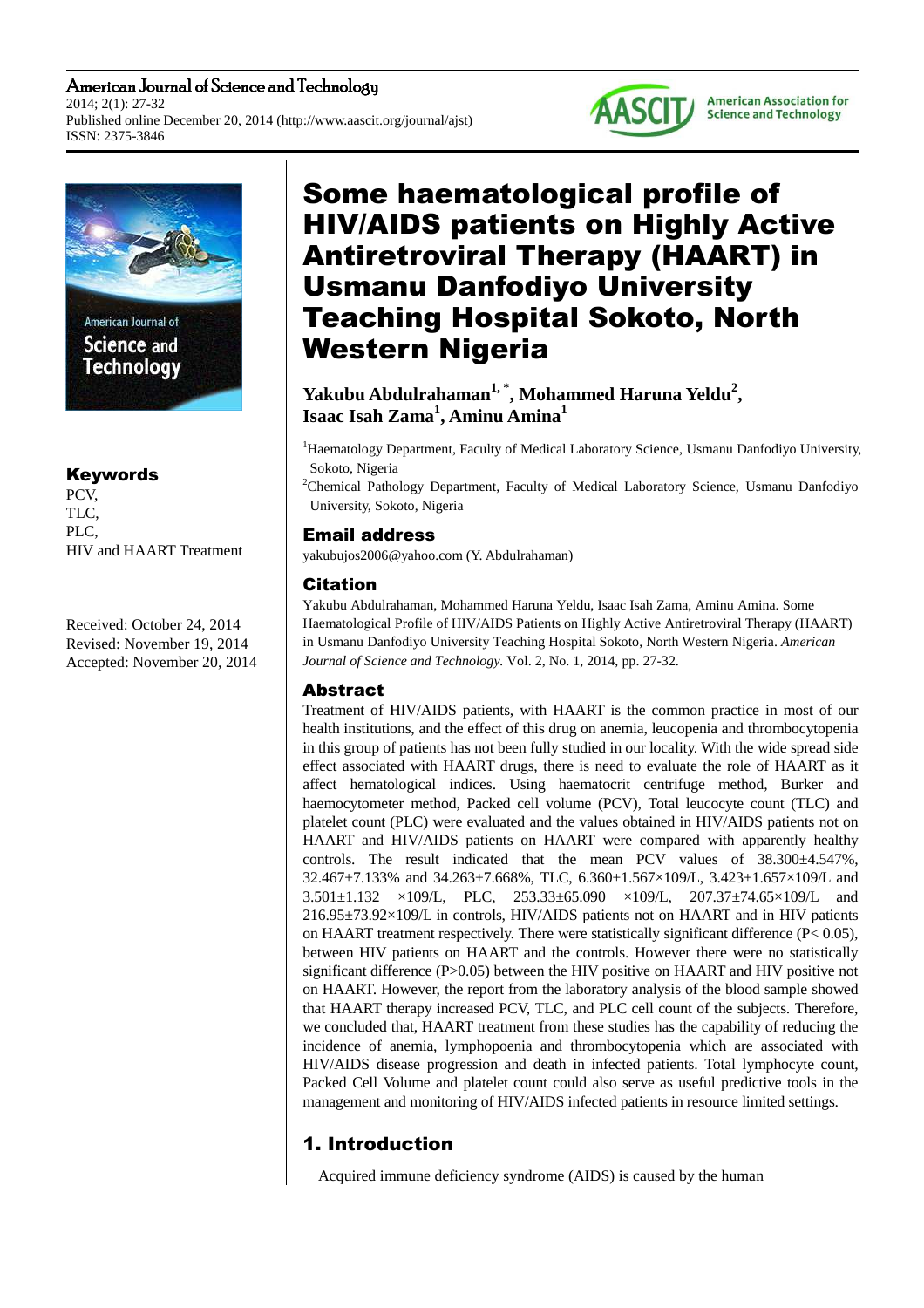immunodeficiency virus (HIV) and It can be contracted through sexual contact, exposure to blood/product, sharing of contaminated needle and syringe and by certain blood product of body fluid. Clinical presentation include pneumonia, fever, pyrexia, loss of vision, chronic diarrhea, weight loss, lymphadenopathy, cough itch maculopapular, generalized skin rash, blue discoloration, anemia and hairy leukoplakia [1,2,3] and is characterized by progressive damage to the body's immune system which results in a number of opportunistic infections, immunological and haematological complications [4].

Infection with HIV has been associated with a broad range of clinical outcomes involving the hematopoietic system. Haematological complications have been documented to be the second most common cause of morbidity and mortality in HIV patients [5,6] and are generally marked with cytopoenias such as anaemia, neutropoenia, lymphopoenia and thrombocytopenia [7].

The incidence and severity of the cytopoenia generally correlate to the stage of the disease with anaemia being the most commonly encountered haematologic abnormality and a significant predictor of progression to AIDS or death [8, 9].

Antiretroviral drugs Highly Active Antiretroviral Therapy drugs (HAART) are medication for the treatment of infection by retroviruses primarily HIV. Different classes of HAART act at different stages of HIV cycle [10].

The introduction of highly active antiretroviral therapy (HAART) for treatment of HIV infection has generally been accepted as the gold standard in the management of HIV/AIDS patients [9, 11], with reported improvements in haematocrit and haemoglobin values resulting in reduction in morbidity and mortality of HIV patients. However, Omoregie and coworkers reported no improvement in haematocrit values of HIV/AIDS patients treated with HAART when compared with HAART-naïve patients in his study [12]. They further noted that, the use of three or four combination different types of antiretroviral therapy drugs are known as Highly Active Anti Retroviral Therapy (HAART) as supported by other researchers may create multiple obstacles to HIV replication and keep the number of offspring low and reduce the possibility of a superior mutation which convey resistance to one of the drugs being taken [13]. This allows other drug in the combination to continue to suppress and prevent mutation of the virus with rare exceptional cases; no individual on HAART has been demonstrated to suppress HIV infection for long. Thus HAART drugs must be taken in combination in order to have an effective and lasting effect  $[14]$ .

Limitation of Anti-Retroviral Therapy (ART) including HAART to HIV infection is evident and restricts patient with the disease to limited option. A large combination of HAART known as mega-HAART or salvage therapy often increase the drug side effect and treatment list [15].

However, a Week after administration of highly active anti-retroviral therapy there were steep decline in plasma HIV RNA with coincidental abrupt rise in CD4+ T-cell circulating in the blood indicative of the suppressive effect of the drug on virus replication and boosting of blood immune response [16]. This creates therapeutic perturbation of a steady-state relationship and dynamic equilibrium between viruses-medicated cell killing and endogenous production of uninfected CD4+ T lymphocytes [16].

Some workers concluded that, decreased viral killing quickly top the balance in favor of lymphocytes production which allow at least a partial immune reconstitution to occur [17].

Thrombocytopenia is a common hematologic disorder in persons infected with the human immunodeficiency virus (HIV) [18]. Although often asymptomatic, the thrombocytopenia in these patients may be associated with a variety of bleeding abnormalities. Treatment with corticosteroids, intravenous immune globulin, and interferon can improve HIV-associated thrombocytopenia, though with attending relapse after the cessation of treatment [19]. Several studies have indicated an increase in platelet counts in HIV-infected patients with thrombocytopenia treated with zidovudine [18, 19, 20]. In contrast however, many other workers reported that the adult immune system might not have capacity for the rapid CD4+T cell regeneration proposed, and that evidence are lack for heightened CD4+T cell turnover in HIV-infected individual. The observed increase are in lymphoid subset is in blood rather than a specific increase in CD4+ cell that are the target of HIV infection [21, 22, 23].

However, it is against these background of such conflicting reports which cast doubts on the efficacy and the need for HAART in this HAART era in our locality. Therefore, this study was conducted to assess the impact of HAART in resolving haematological complications in HIV patients by comparatively analyzing the results (haematologically) of HIV/AIDS patient on HAART and those not on HAART so as to establish the continual need of HAART in the management and treatment of HIV/AIDS patients in our community.

The present study was also conducted to investigate the observed trend in the Hematological parameters in UDUTH, Sokoto, Nigeria, since available information on antiretroviral drugs for HIV/AIDS patient has not been established in this region. The few available data focus on the side effects of HAART in these regions. This study however will further provide information about the effectiveness of antiretroviral drugs therapy among HIV/AIDS positive patient in this part of country, Nigeria despite the reported side effects [24]. This will also serve as supporting information for health workers to emphasize the use of HAART in their campaign, for HIV/AIDS management and encourage the HIV patients in making themselves available for treatment especially at the early stage and to ignore the experienced side effects.

From the above studies, it becomes evident that, data coming from various laboratories on the side effect of antiretroviral therapy on haematological indices varied [25], suggestive of the need for further research in this area of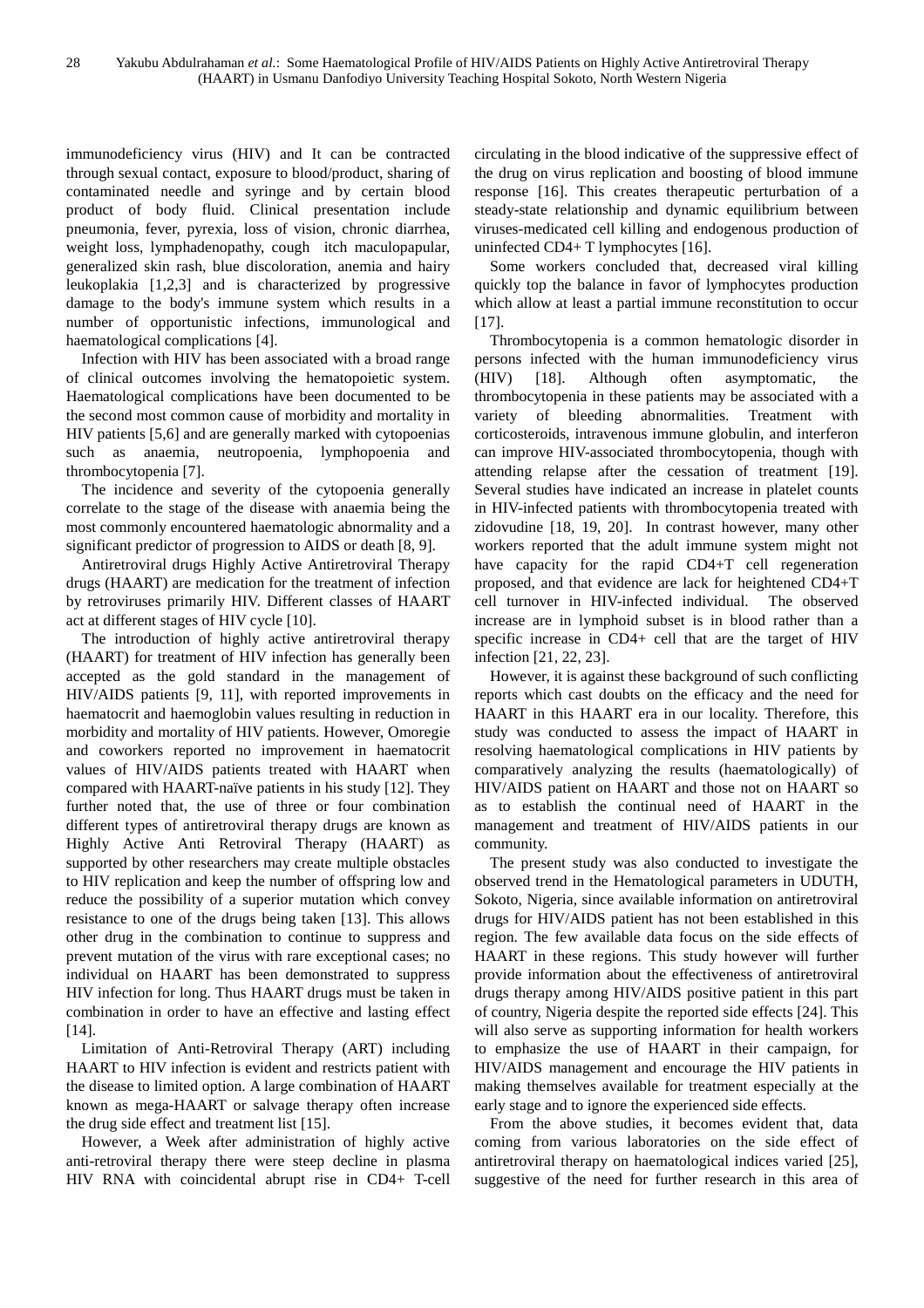antiretroviral treatment in every locality. The current study was therefore designed to evaluate the side effects of HAART treatment on PCV, TLC and PLC on HIV/AIDS patient attending UDUTH, North Western of Nigeria.

#### 2. Materials and Methods

#### 2.1. Study Population

The study subjects consisted of the HIV/AIDS patients attending HIV/AIDS Clinic of Usmanu Danfodiyo University Teaching, Hospital, Sokoto North Western Nigeria. A crosssectional study was conducted at the ART Clinic of UDUTH, from February to May, 2012 (six months). A total of 170 subjects were recruited in this study. These consisted of 100 HIV/AIDS patients on HAART, 30 are HIV/AIDS patients not on HAART and 40 age- and sex-matched apparently healthy individuals as controls. Ethical clearance for the study was obtained from the Ethics and Research Committee of Usmanu Danfodiyo University Teaching, Hospital, Sokoto. Informed consent for the study was sought from each subject before commencement of the study. Agreed inclusion/ exclusion criteria were strictly followed by the research team.

#### 2.2. Sample Collection

Data on the socio-demographic and clinical characteristics of the study participants were collected using a pre-tested structured questionnaire by interview and review of medical history. Five milliliter syringe was used to draw blood from the anti-cubital vein of each subject. The blood was dispensed into a tube containing ethylenediamine tetra-acetic acid (EDTA) and was used immediately for haematological profile.

#### 2.3. Haematological Study

Haematological parameters were measured using manual standard operative procedures to obtain the packed cell volume (PCV), total white blood cell count and platelet count. HIV status and of all HIV/AIDS positive patients were confirmed using STAT- PAK HIV 1&2 assay test kit. CHEMBIO method.

#### 2.4. Determination of Packed Cell Volume Using WHO recommended method 2000

Packed cell volume was determined using a method recommended by (WHO, 2000) [41]. In this method, blood sample collected was gently mixed by simple inversion drawn into capillary tube sealed and placed in a haematocrit centrifuge. Centrifugation was done at approximately 12000g for 5 minutes. PCV value was determined using haematocritreader, using the following formulae:

$$
PCV(\%) = \frac{Height \ of \ red \ cell \ column}{Height \ of \ total \ blood \ column} \times 100
$$

#### 2.5. Total Leucocytes Count

Total leucocytes were enumerated using the Burker method:

Bürker double ruling, with or without spring clips The ruling shows 9 large squares of 1 mm2 each. These are used for counting leucocytes. Each large square is subdivided by double lines (0.05 mm apart) into 16 group squares with 0.2 mm sides. The group squares correspond in size to the Neubauer counting chamber, but have no further subdivisions. The double lines form mini squares with an area of 0.0025 mm2. [42]

#### 2.6. Platelet Count

This was done using Haemocytometer method:

Platelets were enumerated using Haemocytometer method, recommended by Becton-Dickinson. Unopette WBC/Platelet determination for manual methods. [43]

#### 2.7. HIV Screening

The HIV screening was carried out using the (WHO, 2010) screening criteria for developing countries. Initial HIV screening was carried out using Determine HIV 1 & 2 test kit (100% sensitivity) manufactured by Abbort Laboratories, Japan. All the positive cases from the initial screening were confirmed using STAT- PAK HIV 1&2 assay test kit(98% specificity) manufactured by Chembio Diagnostic System Inc, USA.

#### 2.8. Statistical Analysis

All statistical analyses were carried out using GraphPad Prism version 5.0 for windows (GraphPad software, San Diego California USA). Results are presented as Means ± SEM. Unpaired t-test was used to compare the means of all continuous variables. Categorical data were analyzed using Fisher's exact test or x2 for trend. Linear regression was used to test for the degree of association between test parameters. A P-value of less than or equal to  $0.05$  (P<0.05) was considered to be statistically significant.

#### 3.Result

#### 3.1. Baseline Characteristics of the Study Population

A total of 170 subjects were included in the study and were categorized in to three groups: group I (n=100): HIV/AIDS patients on HAART; group II (n=30): HIV/AIDS patients not on HAART and group III (n=40): HIV negative controls. Out of the 150 HIV/AIDS patients studied, 80 (47.0%) were females (50 on HAART and 30 not on HAART ) and 50 (29.6%) were males (30 on HAART and 20 not on HAART). The overall mean age was  $34 \pm 9.2$  years (age range:  $16 - 65$ ) years). Majority of the patients, 99 (58.2%), were within 26 – 56 years of age (Table 1).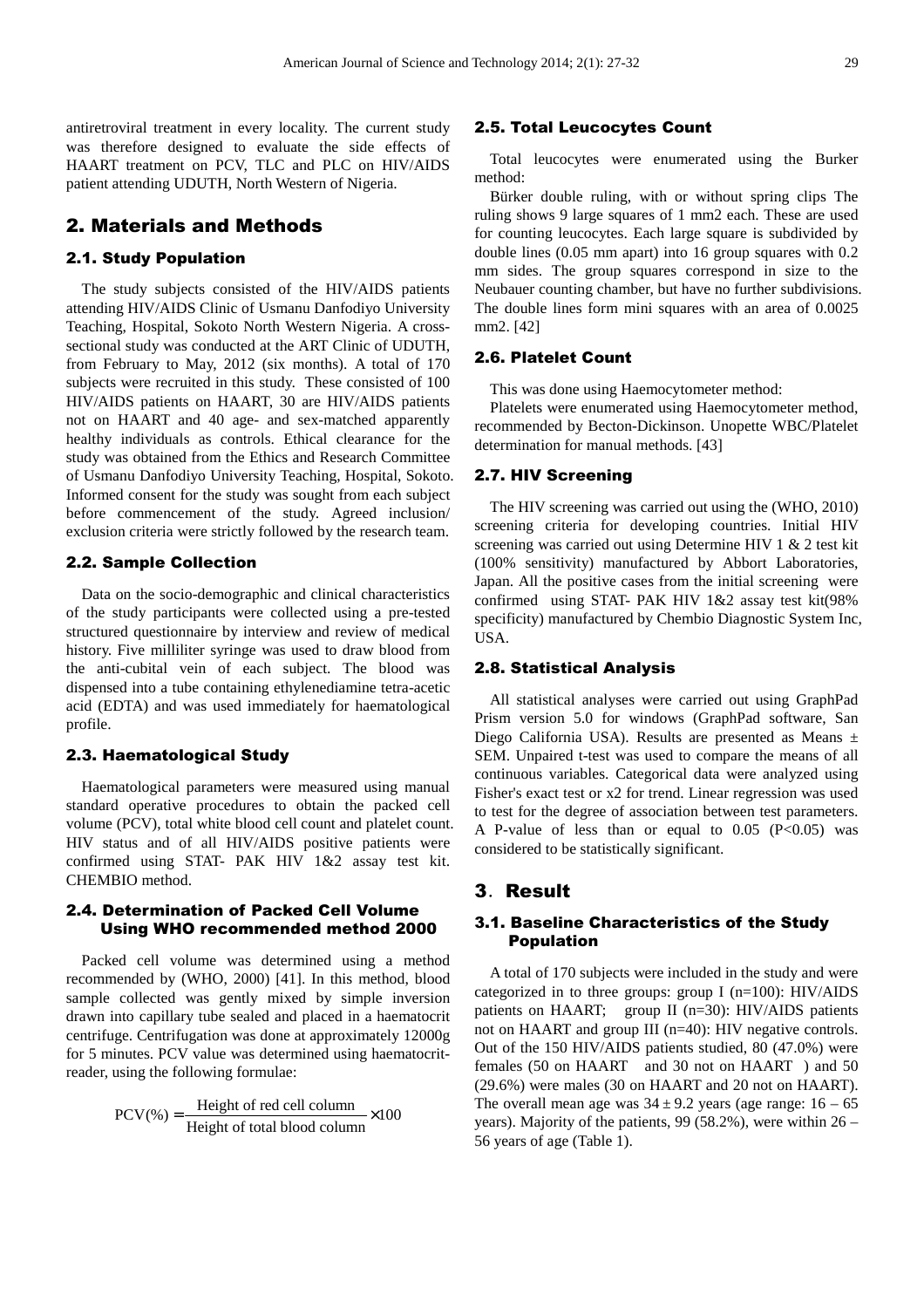| <b>Variables</b> | <b>Group I (HIV/AIDS+HAART)</b><br>$(n = 80)$ | <b>Group II (HIV/AIDS-HAART)</b><br>$(n = 50)$ | <b>Group III</b> (Controls)<br>$(n = 40)$ | Total Subjects $(n = 170)$ |
|------------------|-----------------------------------------------|------------------------------------------------|-------------------------------------------|----------------------------|
| Age (years)      |                                               |                                                |                                           |                            |
| $>26$            | 18(22.5%)                                     | $11(22.0\%)$                                   | 9(22.5%)                                  | 29(17.0%)                  |
| $26-35$ years    | 42(52.5%)                                     | $11(22.0\%)$                                   | 13(32.5%)                                 | $53(31.1\%)$               |
| $36-45$ years    | $25(31.2\%)$                                  | $7(14.0\%)$                                    | 13(32.5%)                                 | $32(18.8\%)$               |
| $46-55$ years    | $13(16.3\%)$                                  | $1(2.0\%)$                                     | $4(10.0\%)$                               | $14(8.2\%)$                |
| $<$ 56           | $2(2.5\%)$                                    | $0(0.0\%)$                                     | $1(2.5\%)$                                | $2(1.7\%)$                 |
| Gender           |                                               |                                                |                                           |                            |
| Male             | 30(37.5%)                                     | 20(40.0)%                                      | 15(37.5%)                                 | $50(29.6\%)$               |
| Female           | 50(62.5%)                                     | $30(60.0)\%$                                   | 25(62.5%)                                 | 80 (47.0%)                 |

*Table 1. Baseline Characteristics in HIV/AIDS patients at UDUTHS (from February – May 2012)* 

#### 3.2. Haematological Parameters of HIV/AIDS Patients on HAART

The mean TLC, PCV and PLT were  $3.501 \pm 1.132$ (cells×109)/L, 34.263±7.668% and 216.95±73.92 (cells×109)/L respectively in HIV/AIDS patients on HAART; 3.423±1.657 (cells×109)/L, 32.467±7.133% and 207.37±74.65 (cells×109)/L cells respectively for HIV/AIDS patients not on HAART;  $6.360 \pm 1.567$  (cells $\times$ 109)/L, 38.300±4.547% and 253.33±65.090 (cells×109)/L respectively for HIV-negative controls. There were statistically significant differences between the controls subjects and HIV/AIDS patients on HAART (P<0.05) and there were no statistically significant differences between HIV/AIDS patients on HAART and HIV/AIDS positive not on HAART (P>0.05) (Table 2). There were no statistically significant differences between HIV/AIDS patients on HAART and HIV/AIDS patients not on HAART (P>0.05) as shown in Table 3.

*Table 2. Haematological Parameters in HIV/AIDS Patients on HAART and Controls at UDUTH (from Feb 2012 – Jun, 2012)* 

| <b>Parameter</b>                   | Total Subjects $(n = 170)$ | $HIV/AIDS + HAART (n = 80)$ | Control Subjects $(n=40)$ | <b>P-value</b> |  |
|------------------------------------|----------------------------|-----------------------------|---------------------------|----------------|--|
|                                    | $(Mean \pm SD)$            | $(Mean \pm SD)$             | $(Mean \pm SD)$           |                |  |
| $PCV$ %                            | $39.45 + 1.34$             | $34.26 + 7.67$              | $38.30 + 4.55$            |                |  |
| TLC (cells $\times 10^9$ )/L       | $4.134 \pm 1.245$          | $3.501 + 1.132$             | $6.360 + 1.567$           | (P<0.05)       |  |
| PLT Count (cells $\times 10^9$ )/L | $275.34 + 2.50$            | $216.95 + 73.92$            | $253.33+65.090$           |                |  |

PCV=Pack cell volume; TLC= Total leucocytes count; PLT=Platelet

*Table 3. Haematological Parameters in HIV/AIDS Patients Based on Therapy Status* 

| <b>Parameter</b>                       | Total Subjects $(n = 170)$ | $HIV/AIDS + HAART (n = 80)$ | <b>HIV/AIDS- HAART</b> $(n = 50)$ | <b>P-value</b> |
|----------------------------------------|----------------------------|-----------------------------|-----------------------------------|----------------|
|                                        | $(Mean \pm SD)$            | $(Mean \pm SD)$             | $(Mean \pm SD)$                   |                |
| $PCV\%$                                | $39.450 + 1.34$            | $34.263 + 7.668$            | $32.467 \pm 7.133$                |                |
| TLC (cells $\times 10^9$ )/L           | $4.134 + 1.245$            | $3.501 + 1.132$             | $3.423 \pm 1.657$                 | (P>0.05)       |
| PLT(cells $\times$ 10 <sup>9</sup> )/L | $275.34 \pm 2.50$          | $216.95 + 73.92$            | $207.37 + 74.65$                  |                |

PCV=Pack cell volume; TLC= Total leucocytes count; PLT=Platelet

#### 4. Discussion

Patients with HIV /AIDS are reported to experience a wide range of haematological complications and have been found to be the most common cause of mortality/ morbidity in HIV infected patients. Pancytopenias are the most frequent during the advanced stage of disease [26]. Some Pancytopenias are associated with the type of treatment taken and adequate information in these regards may guide clinician while taking medical decision on HIV/AIDS patient before commencement of antiretroviral therapy including HAART.

In this study we have evaluated some haematological parameters in HIV/AIDS positive patients who are on treatment with HAART, and those not yet on HAART on their first visit to HAART ART Clinic of Usmanu Danfodiyo University Teaching Sokoto, and the results compared with age- and sex-matched apparently healthy controls. Derangements in both haematological parameters including anaemia, leucopenia and thrombocytopenia and immunosuppression were the most commonly observed.

The PCV value of HIV/AIDS positive patients on HAART therapy and those not on HAART when compared with control indicated a mild anemia, respectively. This is in agreement with the findings of previous researchers [27, 28, 29]. The improvement in haemoglobin levels could be due to increase in the proportion of erythrocytes in relation to total blood volume as a result of elevated PCV see (Table 2). The reduced incidence of anaemia, the reduced risk of developing moderate to severe anaemia and the overall improvement in PCV and haemoglobin concentration when on HAART have been confirmed in this study. The effectiveness of HAART in improving the quality of life of HIV patients has also been confirmed. Previous studies have reported improved haematocrit values, increased haemoglobin concentration and decreased prevalence of anaemia in HIV infected population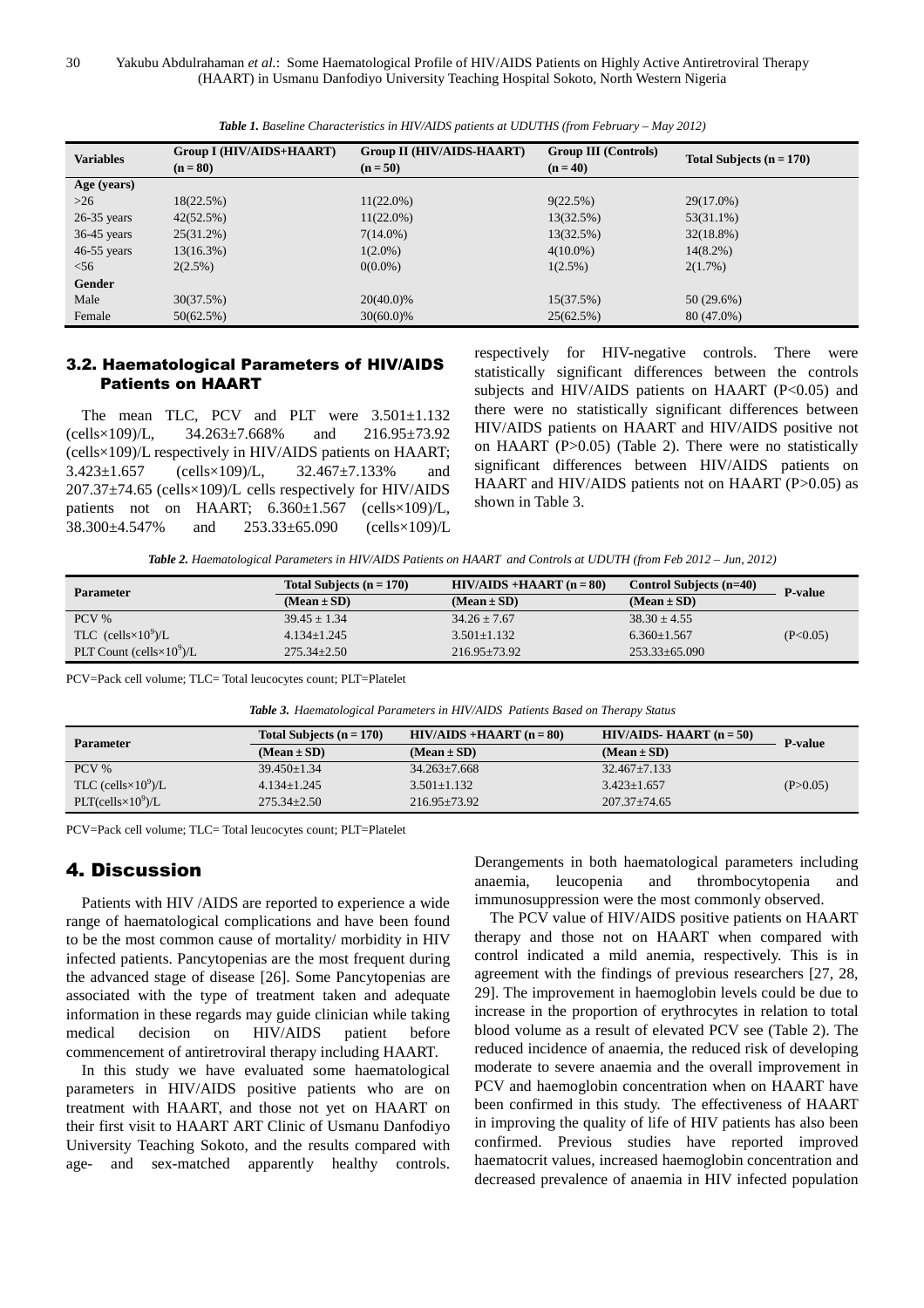[30, 9]. Our result is also in agreement with Abrams and co workers who reported small increases in haemoglobin level (up to 2 g dL−1) and were associated with a beneficial effect on total quality of life [31].

Our study had further confirmed the previously reported generalized effects of HIV on haematopoietic system and blood cells [32]. However with HAART therapy, PCV values in HIV/AIDS on HAART increases over those who were not on HAART therapy (Table 3). This suggests that, HAART therapy has ability to promote blood cells production.

The reported reduction in Platelet count in this study was consistent with the established diagnosis of HIV/AID [18]. However the observed reduction in platelet was not less than 46×109/platelet. But during the HAART therapy there was an increase in the Platelet count, which was consistent with the work of pervious researchers [20, 33].

The result in this study is also in agreement with the studies of Attilli et al., [34] who reported a thrombocytopenic incidence of 4.8% in HIV patients. The platelet counts in these patients also increased after HAART therapy [34]. An incidence of about 50% was calculated in both HAART-naïve and patients on HAART which almost agrees with the findings of the study conducted by Pechere and co workers who reported a thrombocytopenic incidence of 40% [35].

Depletion of lymphocytes, primarily of the CD4 cell subset subsequent to cellular CD4 immunodeficiency has been noted as the hallmark of HIV infection [36], with leucopoenia and lymphopoenia being documented in different proportions in HIV-positive patients [37]. The slight increase in the total leukocyte count observed in this study was an indication of the ability HAART to boost the immune system and reduce the risk of an opportunistic infection [38]. Although, the study of other researchers suggested that adult immune system might not have the capacity for rapid CD4+ T cell regeneration but there were increases in the lymphoid subset in the blood [21, 23, 39].

A further observation of significant increments in the mean total leucocyte count in HIV-positive patients on HAART gives proof that the observed leucopenia may have been corrected and improved upon by an intervention with HAART usage [40].

### 5. Conclusion

In conclusion, our study supported the earlier findings of other workers that, the use of HAART therapy increase PCV %, TLC and Platelet count and thus has the ability to boost the immune system of the body amidst the reported side effects [32,19,38]. The ability of the drugs to boost the immune system seems to override the reported side effects and the use of HAART should therefore be encouraged in the management of HIV/AIDs patients despite the side effects. The effectiveness of the HAART drugs will become significant if proper management start at the earlier stage of HIV infection. This will also serve as supporting information for health workers to emphasize the use of HAART in their campaign, for HIV management and encourage the HIV

patients in making themselves available for treatment especially at the early stage of the HIV disease and try to adhere to the initial HAART-related side effects that accompanied antiretroviral therapy.

#### Acknowledgements

We wish to thank everyone who participated in this study. Without their continued efforts and support, we would have not been able to bring out the work successfully. We also extend our acknowledgement to subject and staff of Haematology Department of Usmanu Danfodiyo University for their collaborations

#### References

- [1] Lloyed A. HIV infection and AIDS (Review). Papua New Guinea Med. J. 1996; 39: 174-188
- [2] James T, Rebecca B, Heiner G, Philippe M, Frank M. HIVassociated Adult Mortality in a Rural Tanzanian Population. Official J. Int. Soc. AIDS. 1997; 11: 801-807.
- [3] Kelly P. Diarrhoea and AIDS Recent Development in the African Setting. Afr. Health. 1998; 20: 16-18
- [4] Okolie MN, Eghafona NO, Omoregie R. Anti-human Immunodeficiency Virus Agents. J Med. Lab. Sci. 2003; 12:1–14.
- [5] Coyle TE. Hematologic complications of human immunodeficiency virus infection and the acquired immunodeficiency syndrome. Med Clin North Am. 1997; 81(2):449–470.
- [6] Cosby CD. Hematologic disorders associated with human immunodeficiency virus and AIDS. J Infus Nurs. 2007; 30(1):22–32
- [7] Moyle G. Anaemia in persons with HIV infection: prognostic marker and contributor tomorbidity. AIDS Rev. 2002; 4(1):13–20.
- [8] Volberding P. The impact of anemia on quality of life in human immunodeficiency virus-infected patients. J Infect Dis. 2002; 185(Suppl 2):S110–S114.
- [9] Odunukwe N, Idigbe O, Kanki P, Adewole T, Onwujekwe D, Audu R, Onyewuche J. Haematological and biochemical response to treatment of HIV-1 infection with a combination of nevirapine  $+$  stavudine  $+$  lamivudine in Lagos, Nigeria. Turkish J Haem. 2005;22:125–131
- [10] WHO, 2003. Scaling up Retroviral Therapy in Resource Limited Setting. World Health Organisation, Rome.
- [11] Gea-Banacloche JC, Lane HC. Immune reconstitution in HIV-1 infections. AIDS. 1999; 13:525–538.
- [12] Omoregie R, Egbeobauwaye A, Ogefere H, Omokaro EU, Ekeh CC. Prevalence of Antibodies to HAART Agents among HIV Patients in Benin city, Nigeria. Afri J. Biomed Res. 2008; 11:33–37.
- [13] Kovacs JA, Deyton L, Davey R, Falloon J Zunich K. Combined Zidovudine and interferon-alpha therapy in patients with Kaposi sarcoma and the acquired immunodeficiency syndrome (AIDS). Ann Int. Med. 1989; 111: 280-287.